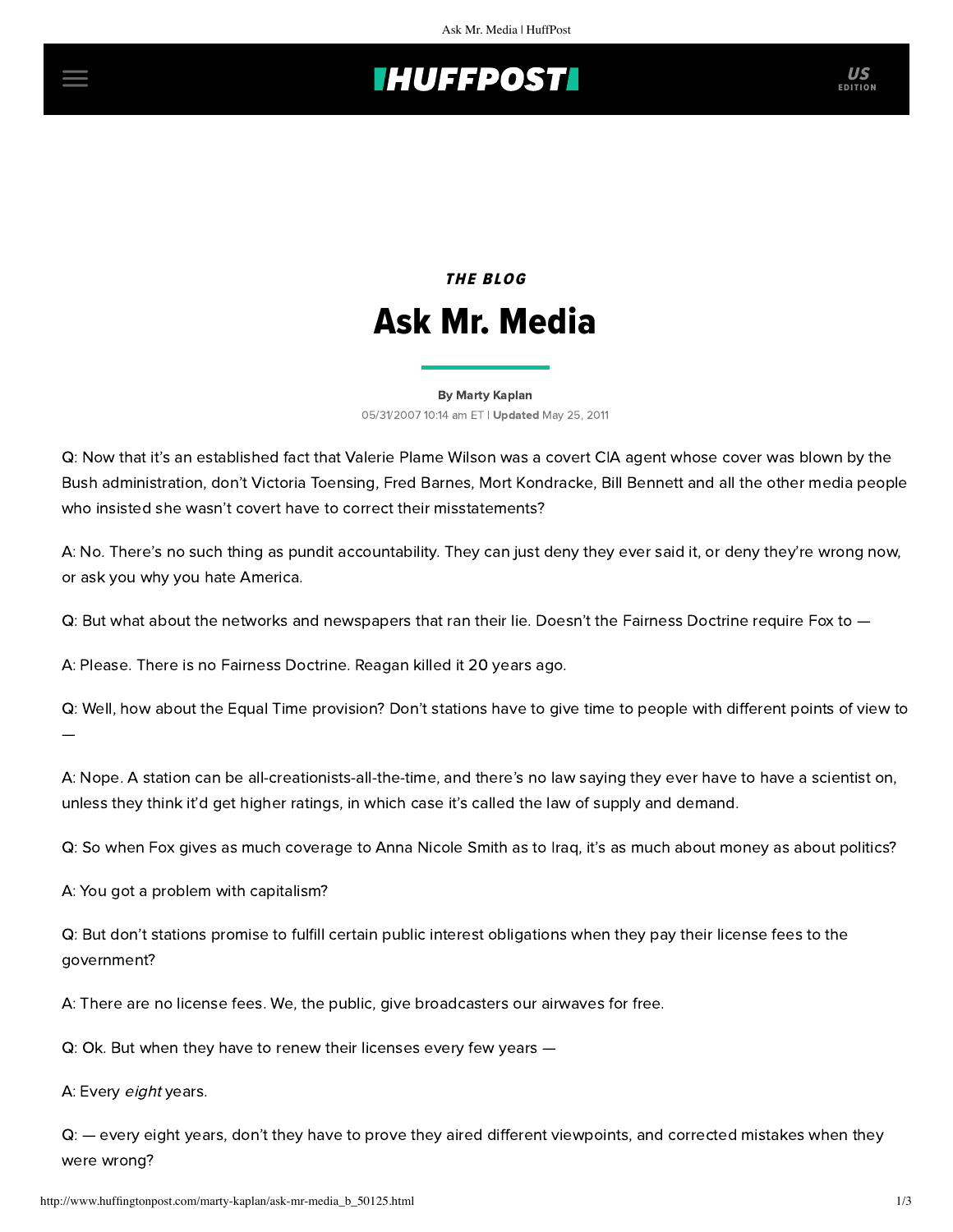A: No. All they have to do is fill out a postcard.

Q: You're telling me that there's no accountability for what gets put on the air?

A: Bingo.

Q: Not even news? A news program — not an opinion program, a news program — can give all its time over to Republicans, and they spout lying talking points all they want, and there's no law or regulation that can stop them?

A: That's the beauty of the First Amendment.

Q: But I thought there were still some regulations. What if Tom Tancredo goes on Lou Dobbs and says that the immigration bill is amnesty. Doesn't CNN have to put on another presidential candidate who disagrees?

A: Nope.

Q: What about Oprah? What if Mitt Romney goes on Oprah? Doesn't she have to have the other candidates on, too?

A: No way.

Q: Wait a minute. How about Fred Thompson? Don't stations have to stop showing reruns of the Law and Order episodes he's in, and his old movies, because they're basically free ads for him?

A: Not until his name is actually on a state ballot, which could be six months from now. And even then, they can still run on cable, which is where a lot of them are, anyway.

Q: This is a nightmare. The media can do anything they want —

A: Stop right there. There are some rules. No nipples. No poo-poo. No bad words.

Q: I'd call "traitor" a bad word.

A: Believe me, you don't want the Federal government regulating political speech.

Q; But if a handful of big corporations and billionaires controls the media, and they never have to be accountable for their lies —

A: As long as their lies are *entertaining*. You're always accountable to the audience, and the sponsors. If you lose the audience's attention, you're out of business.

Q: — so as long as the propaganda is a good circus act, there's no recourse for people who care about the truth?

A: Haven't you ever heard of the internets? Media scarcity is so 20th century. Welcome to the era of abundance!

Q: If it weren't for the internet, I'd go nuts. But most people still get way more news from television than they do online.

A: Did you see on the news that Bush thinks Iraq will end up like Korea? We'll have permanent bases there, and thousands of troops stationed there forever. Turns out we didn't go there for WMDs, or for freedom dominoes. It was all about the oil, after all.